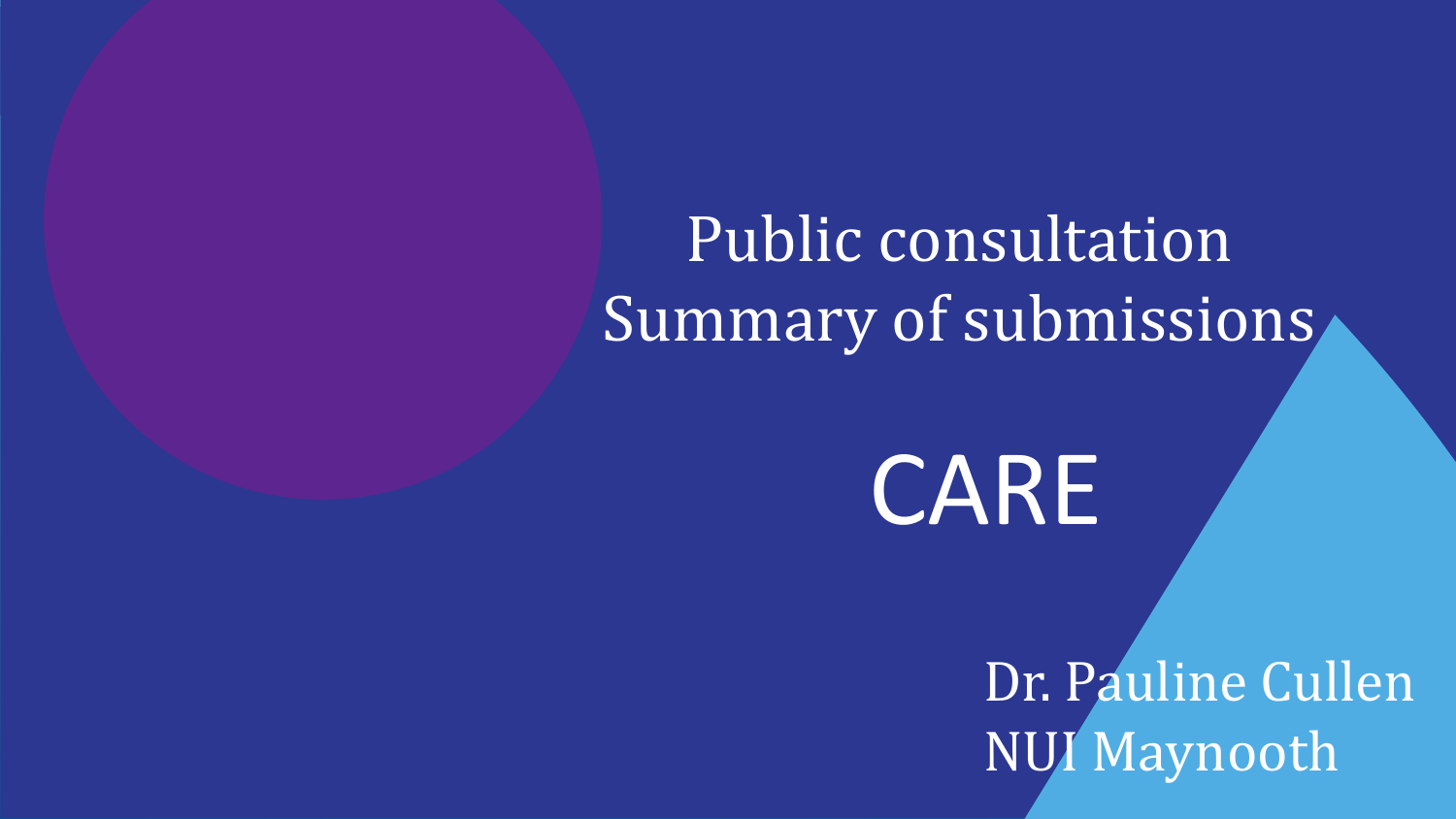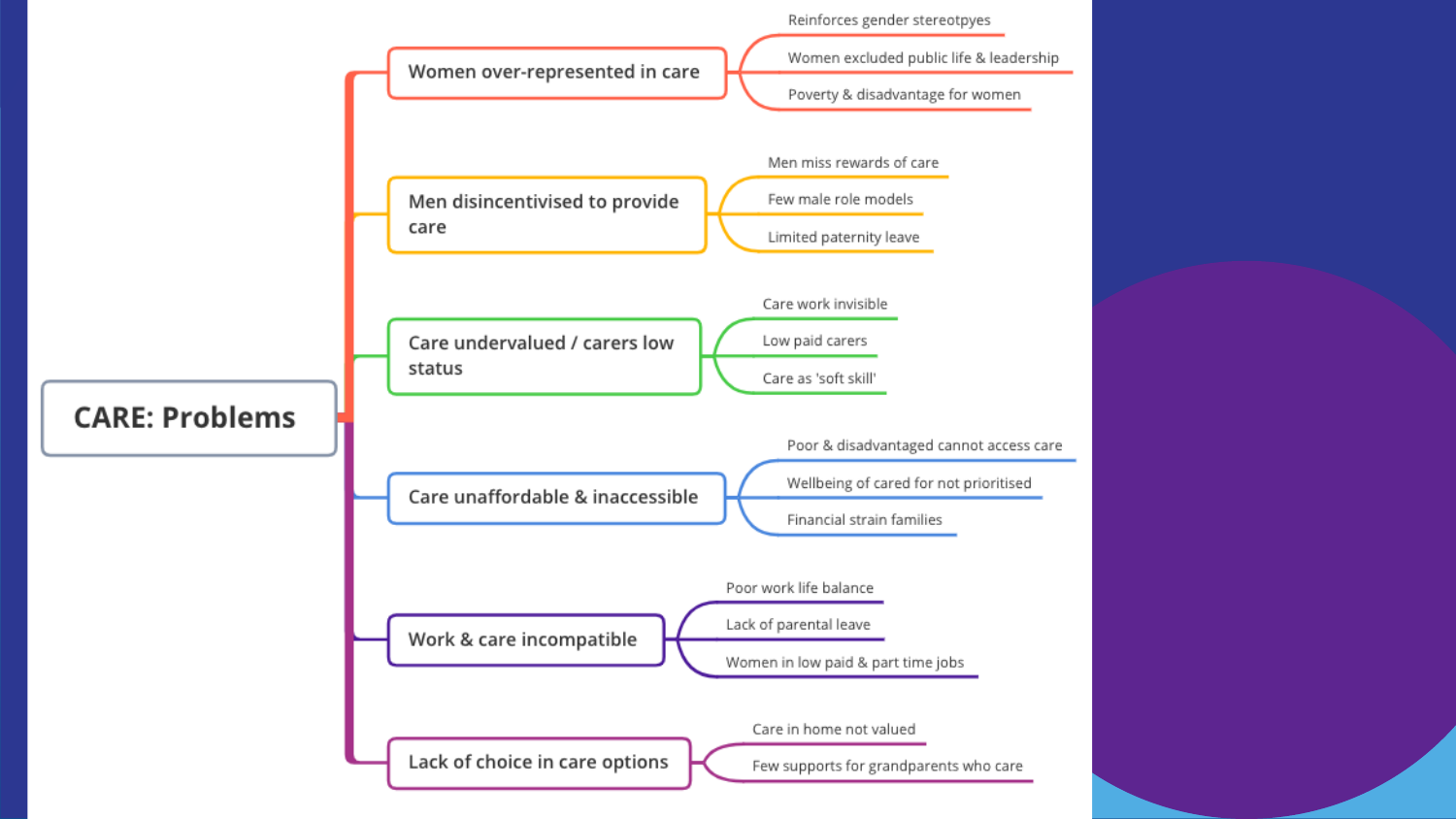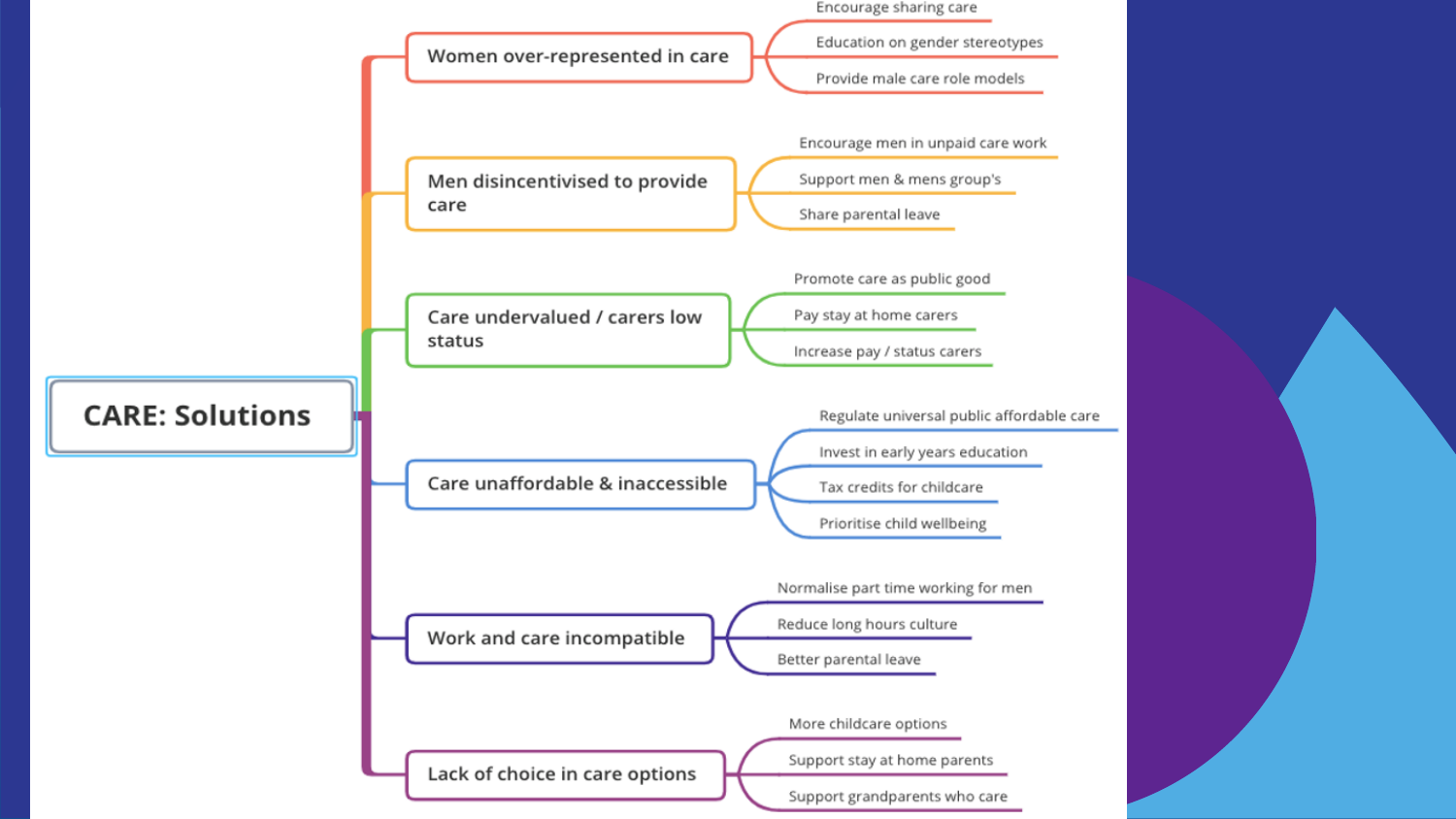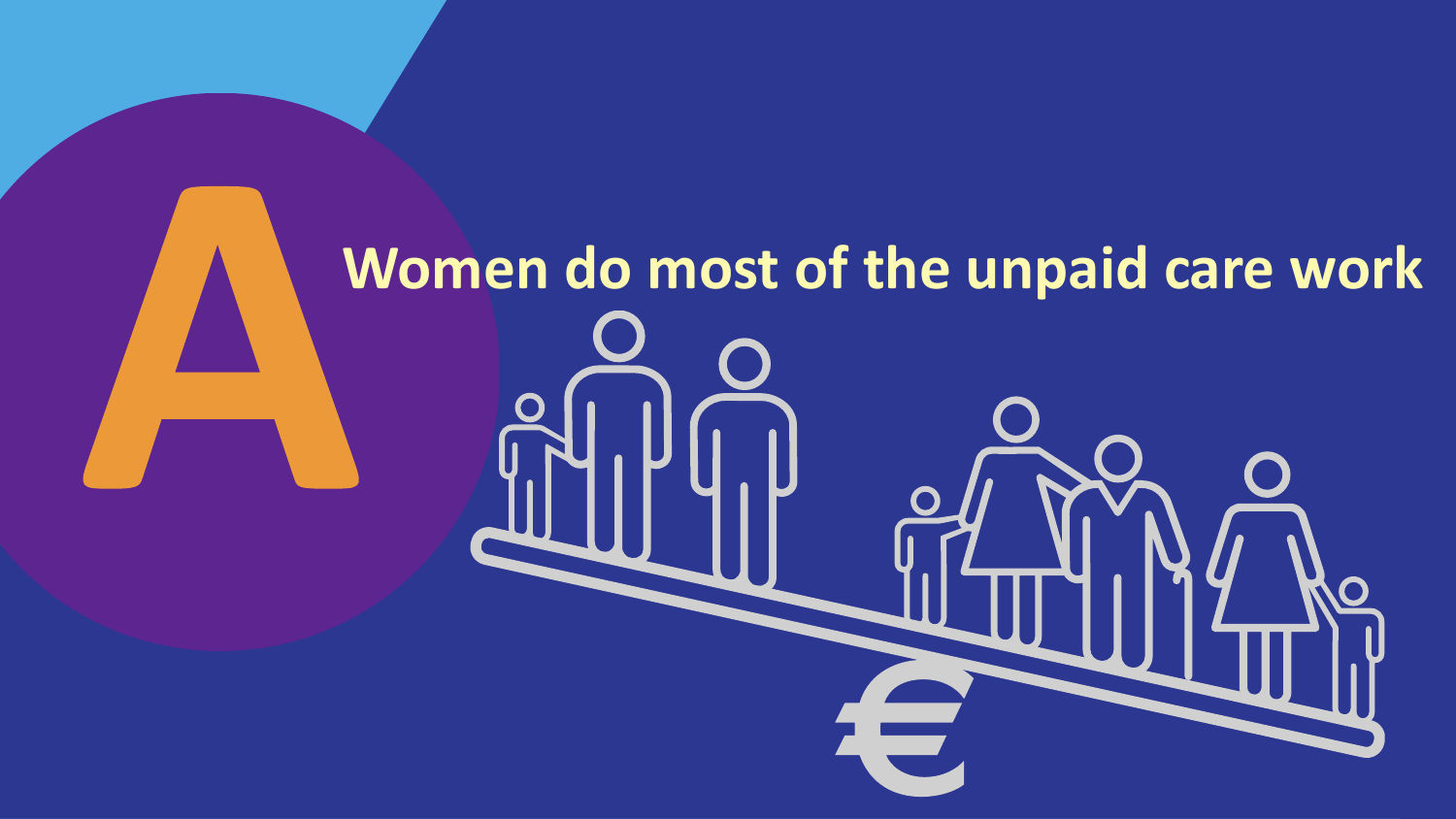#### **WOMEN DO MOST OF THE UNPAID CARE WORK**

"The care system has to stop working on the presumption that there is a woman who is expendable from the workforce who can take on most of the work" CA 30066

"By not providing the support structure, the state is, in a way, promoting the stereotyping of women as homemakers" CA 30090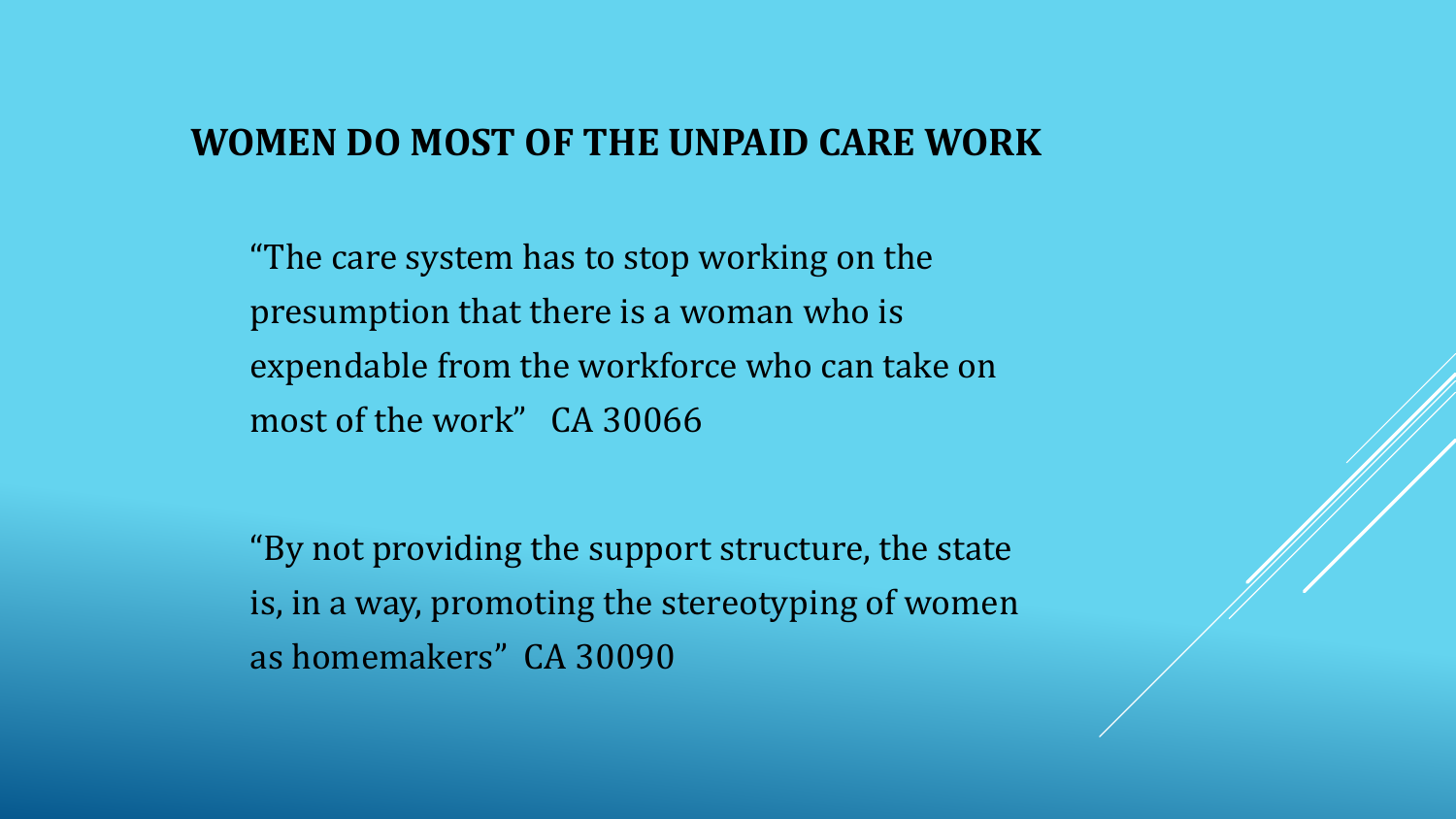#### **PROBLEM A - SOLUTION**

#### **Sharing of care, education and role models:**

"Don't raise girls to be the caretakers for their siblings and parents as they grow up, don't make them just do the dishes or help with folding the clothes, don't just buy them dolls to look after while the boy builds Lego. Raise boys to contribute equally to housework and realise that this isn't just a woman's job" CA 30243

"Men should be featured in caring roles in schoolbooks, movies, TV programmes" CA 30114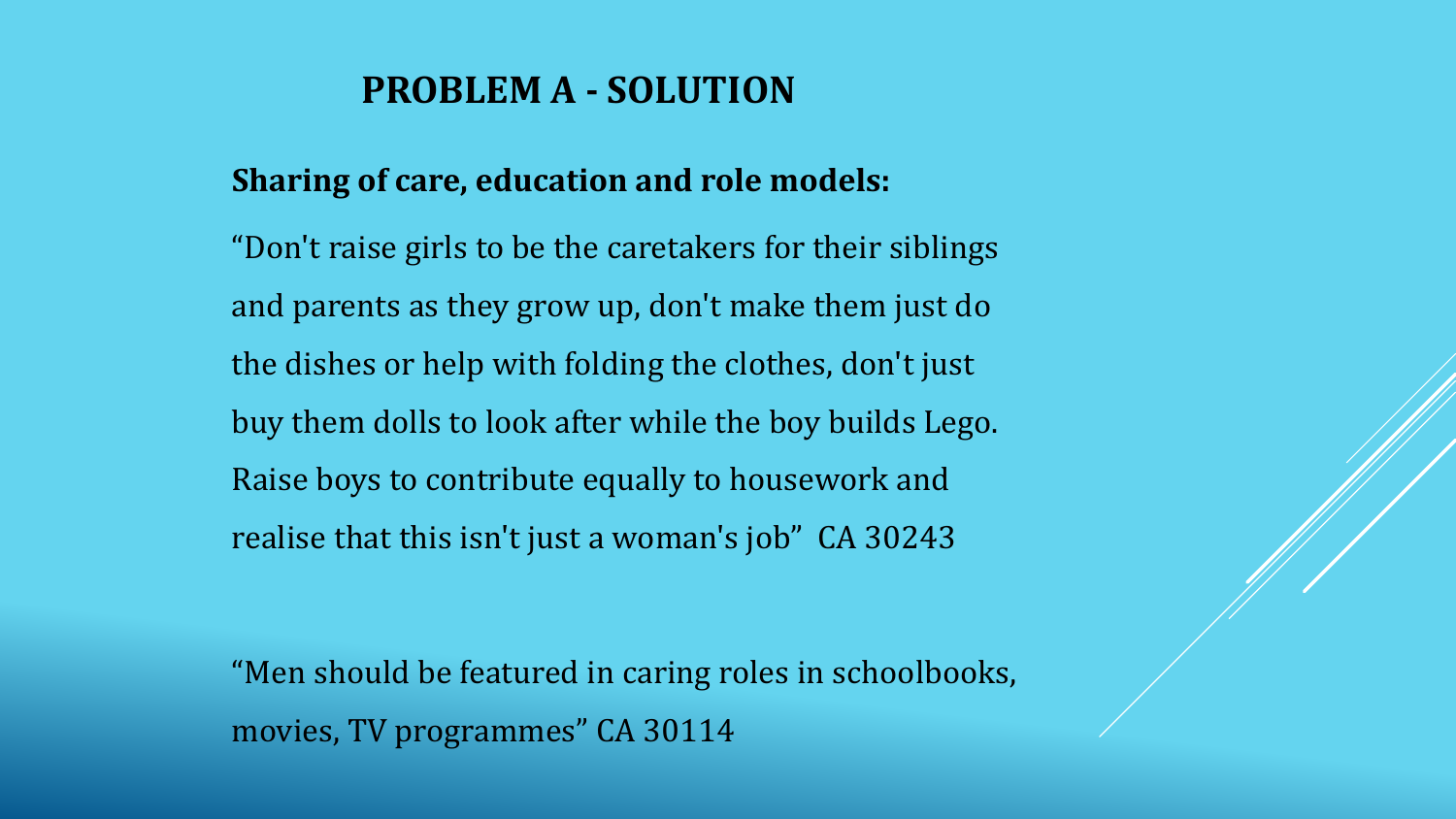## **Care work unrecognised and undervalued**



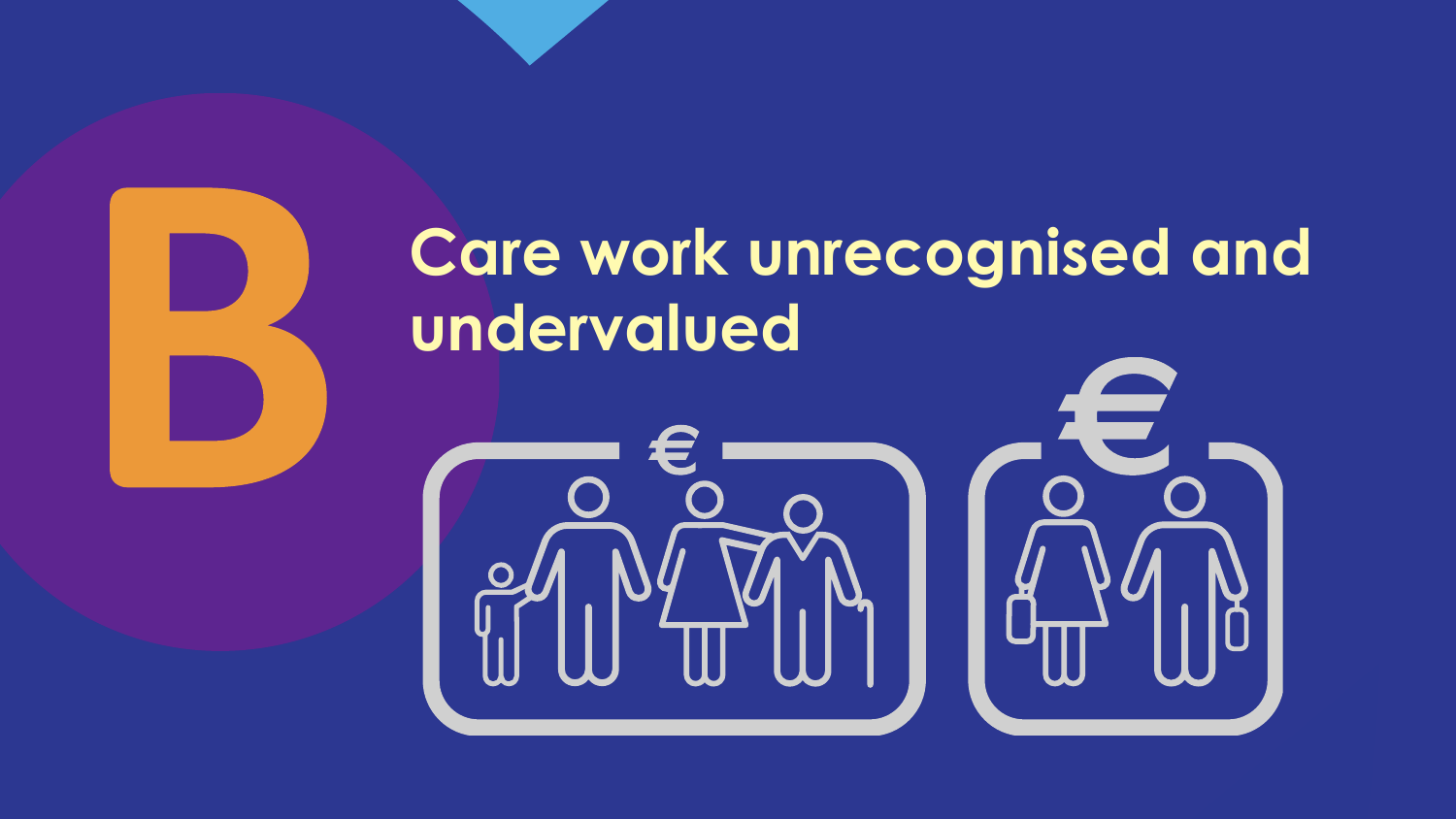#### **CARE WORK UNRECOGNISED AND UNDERVALUED:**

"Society only puts a value on paid work. Care work is needed carried out by women and not valued by society. It is work that is only noticed when it is not done!" CA 30020

"Forty years ago I gave up work to look after family members (there was no carers allowance) but little did I know that it would still effect my finances when I am a pensioner!!! This is just another anomaly only affecting women as we did most of the caring" CA 30079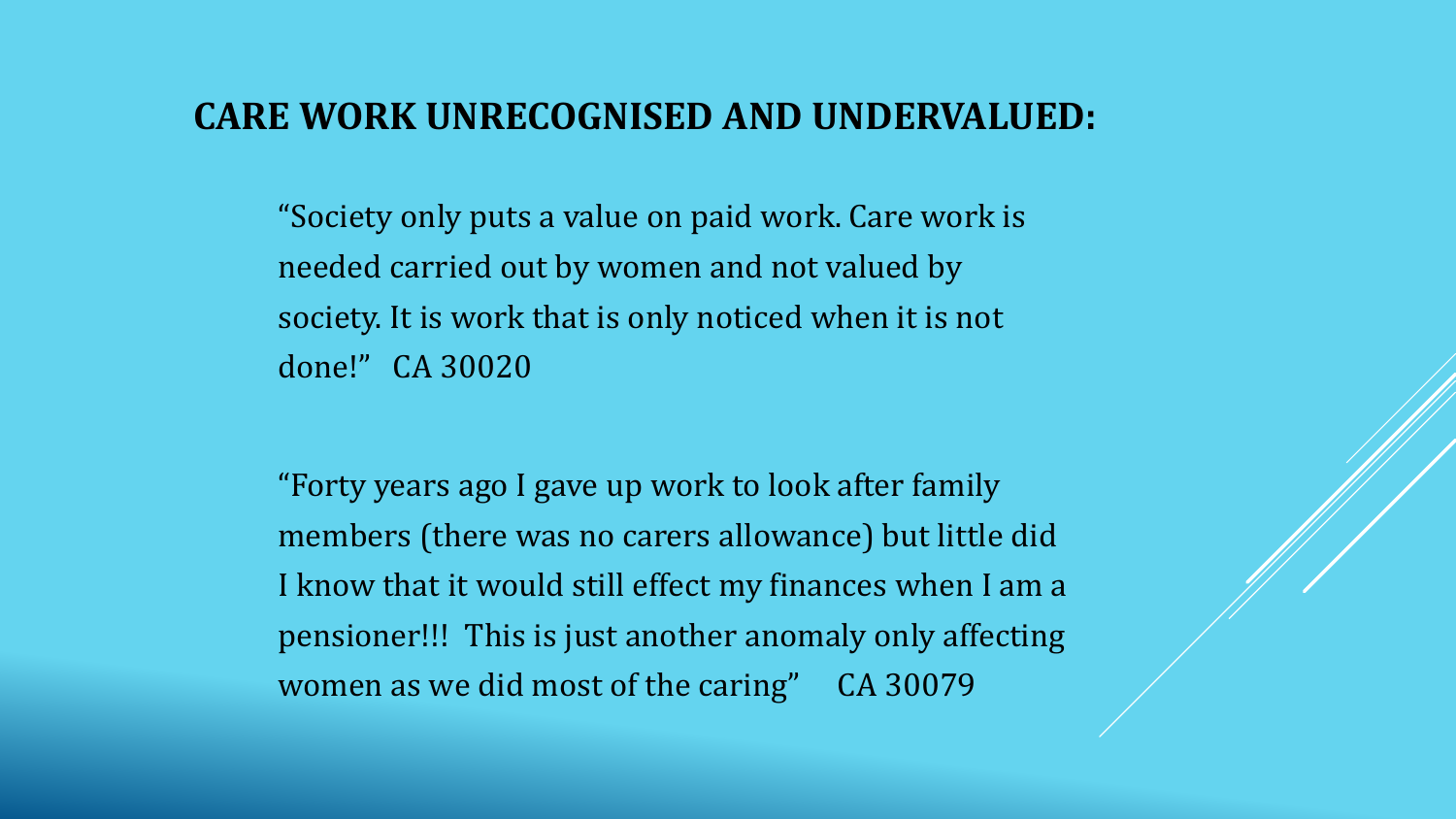#### **PROBLEM B - SOLUTION**

#### **Valuing Care as a Public Good:**

"State needs to put a cost on caring and support it appropriately. This means higher taxes to support carers and care workers" CA 30033

"Status associated with caring professions could be improved by greater monetary value being associated with them (pay nurses, social workers, childcare workers more)" CA 30093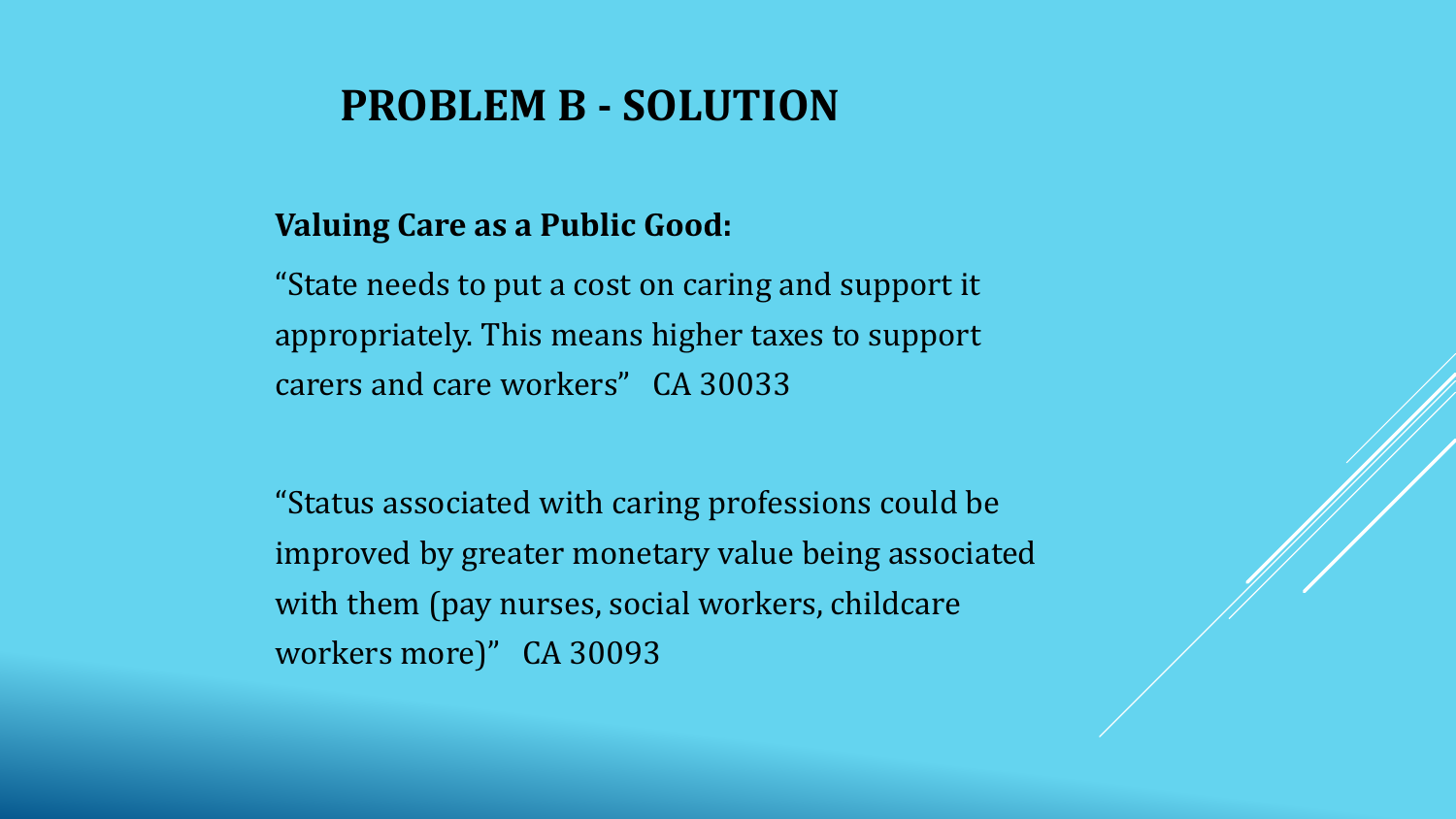## **Cost, Affordability and Access to Care**

**INVOICE**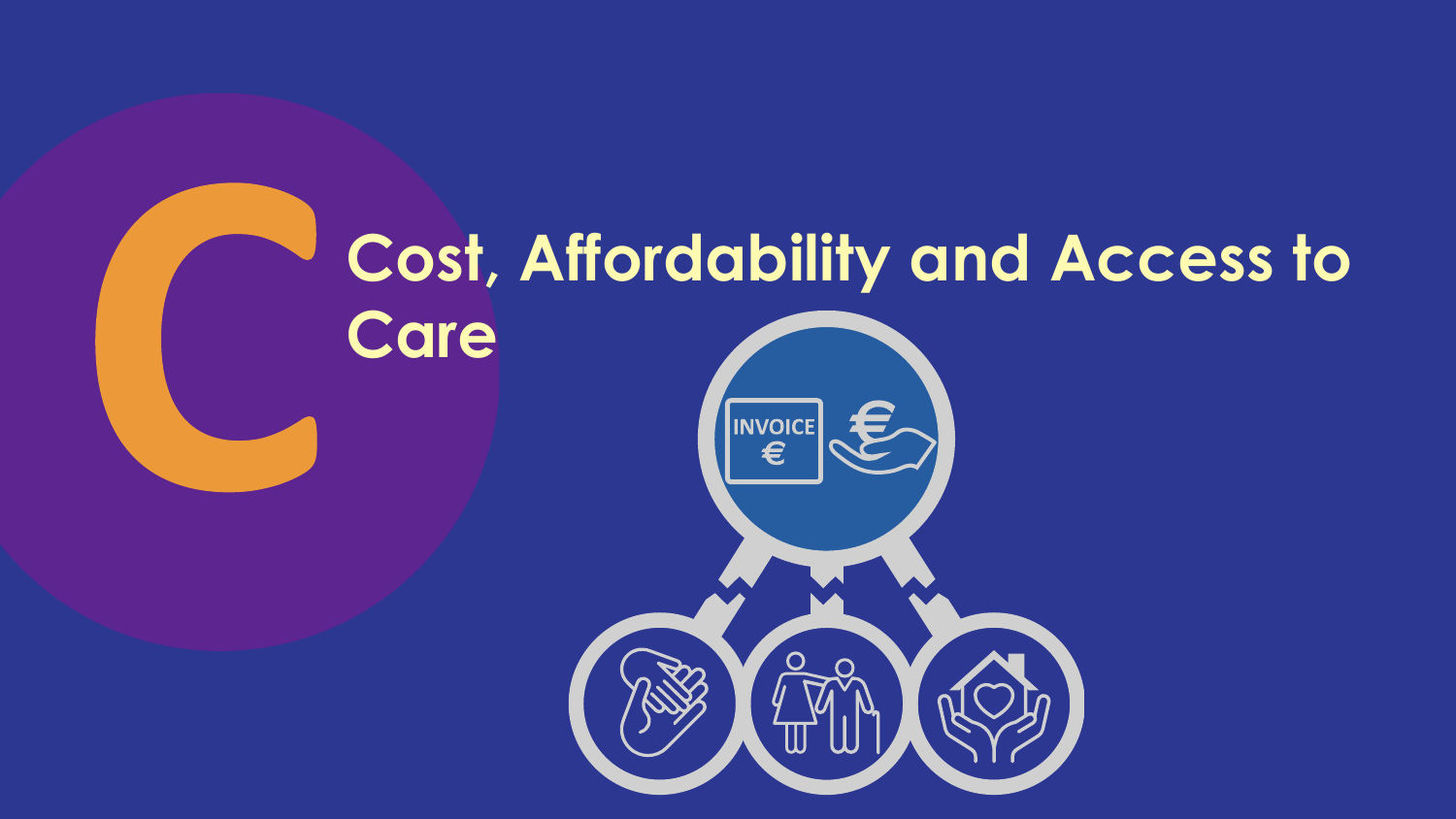#### **COST, AFFORDABILITY AND ACCESS TO CARE**

"Childcare is incredibly inaccessible and over-priced in this country. We are expecting our first child and getting a place in the crèche has been a nightmare, we are currently looking at 3 months when we won't have any childcare and likely I will need to take unpaid leave to cover it. Anecdotally, I know of a few women who have to give up work entirely because it isn't possible to get childcare." CA 30016

"Lack of both child and elder care - younger women have childcare responsibilities- older women have both" CA 30020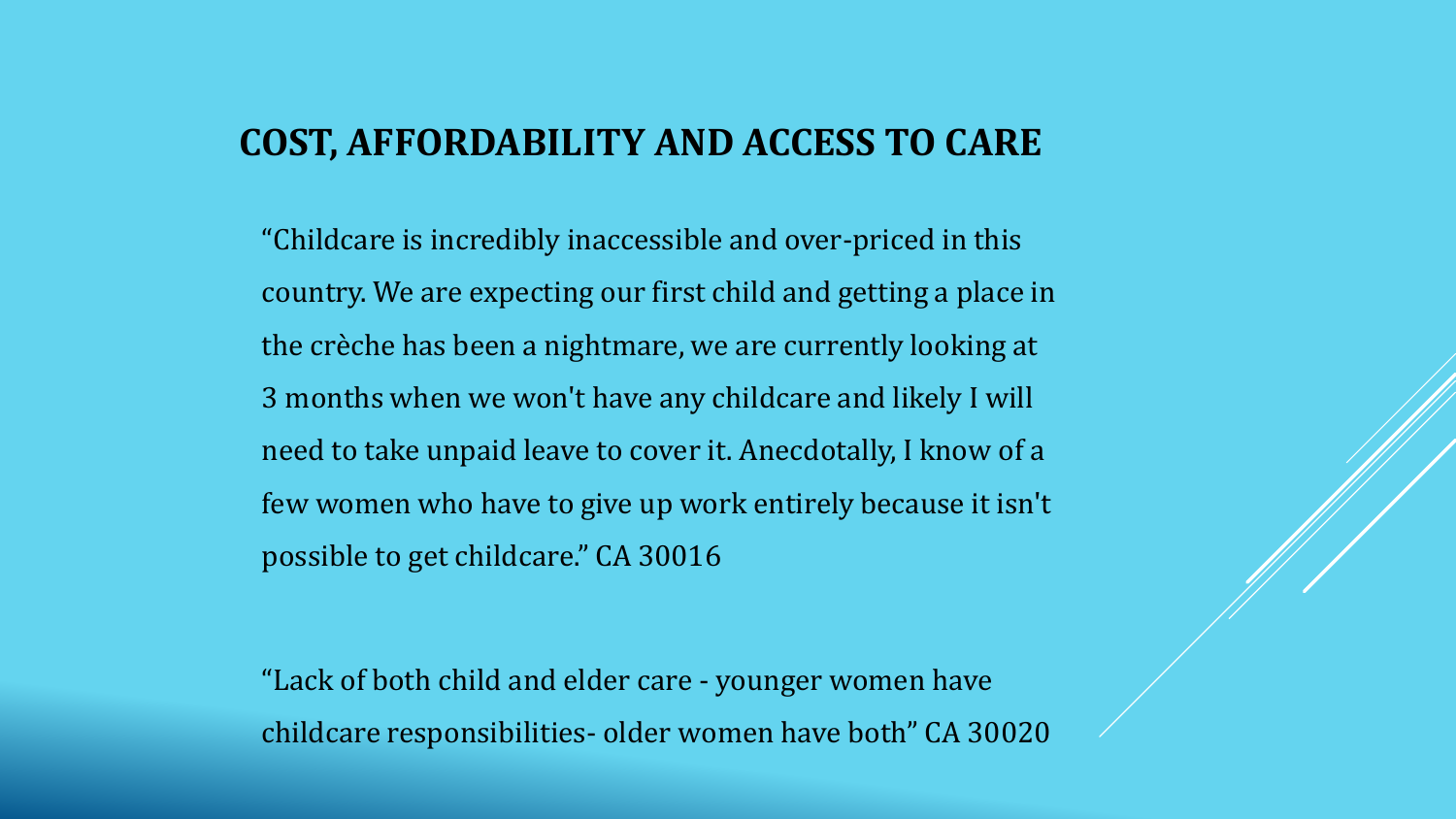#### **PROBLEM C - SOLUTION**

#### **The state to recognise, regulate and fund quality affordable childcare/care:**

"More state funding into eldercare, respite care, home help and childcare would all help women. The state is currently relying on women as the great unseen workforce - I suppose historically this has always been the case. I hope the citizen's assembly can highlight this" CA 30055

"Where families do not avail of childcare, the person caring for them in the home should receive state payment" CA 30001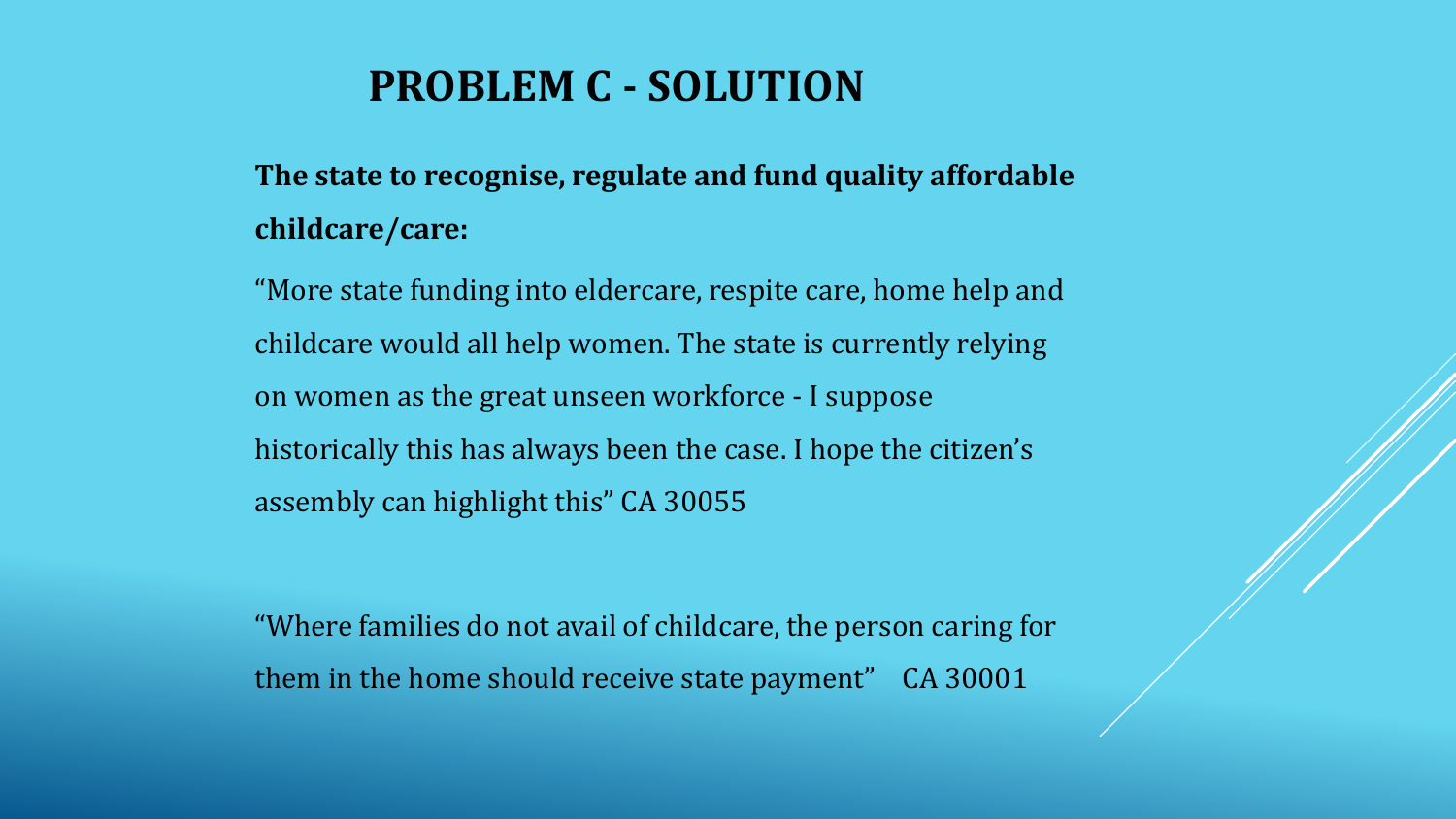### **Work and Care as Incompatible**

# De g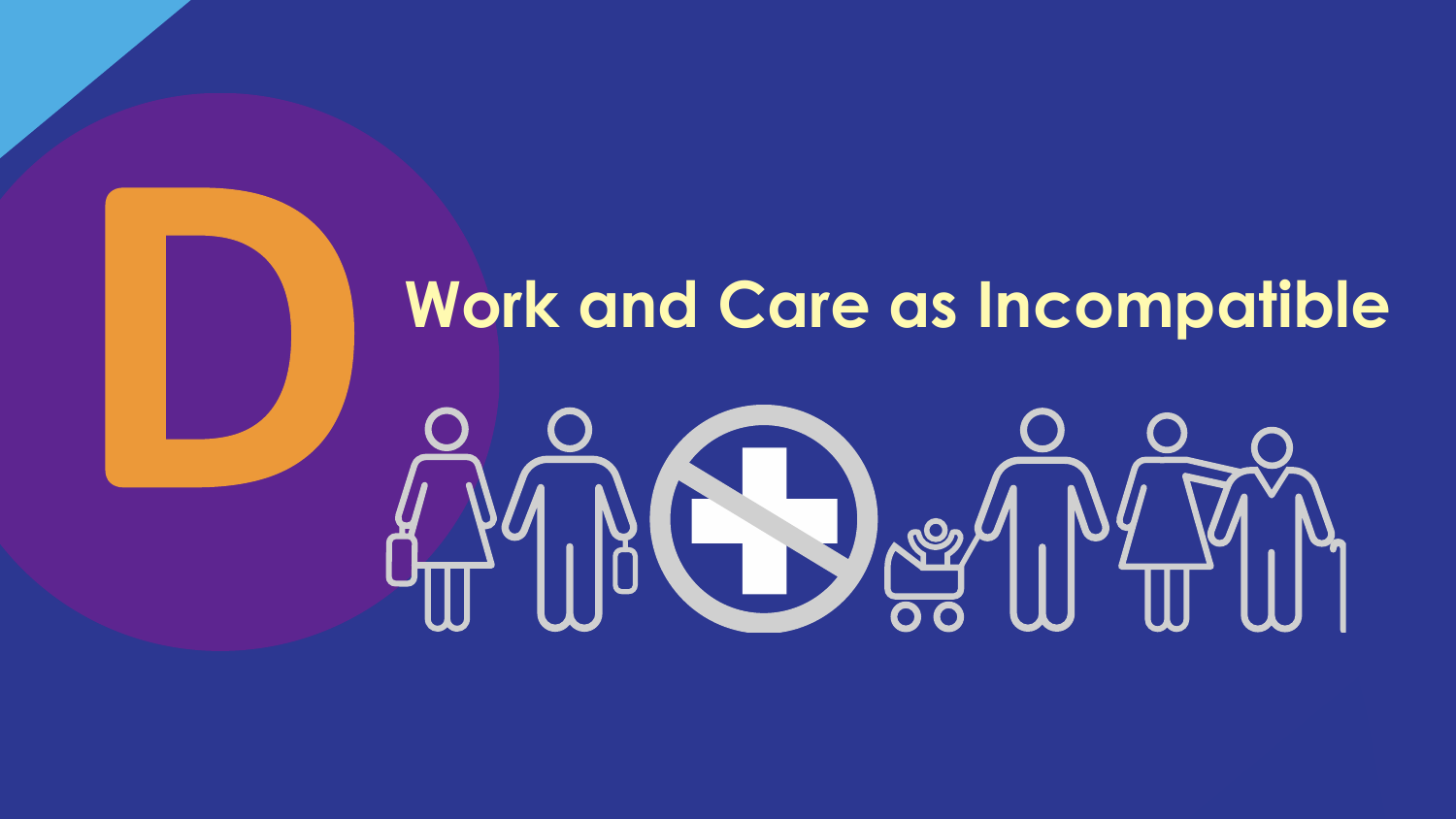#### **WORK AND CARE AS INCOMPATIBLE**

"In practice, women who have child rearing responsibilities often take a lower paid position to facilitate what is in reality a second full time job. The barrier is flexibility although many employers would say that they support flexible working arrangements for working parents, in reality they don't appreciate the added demands that having a full time career and a family brings" CA 30218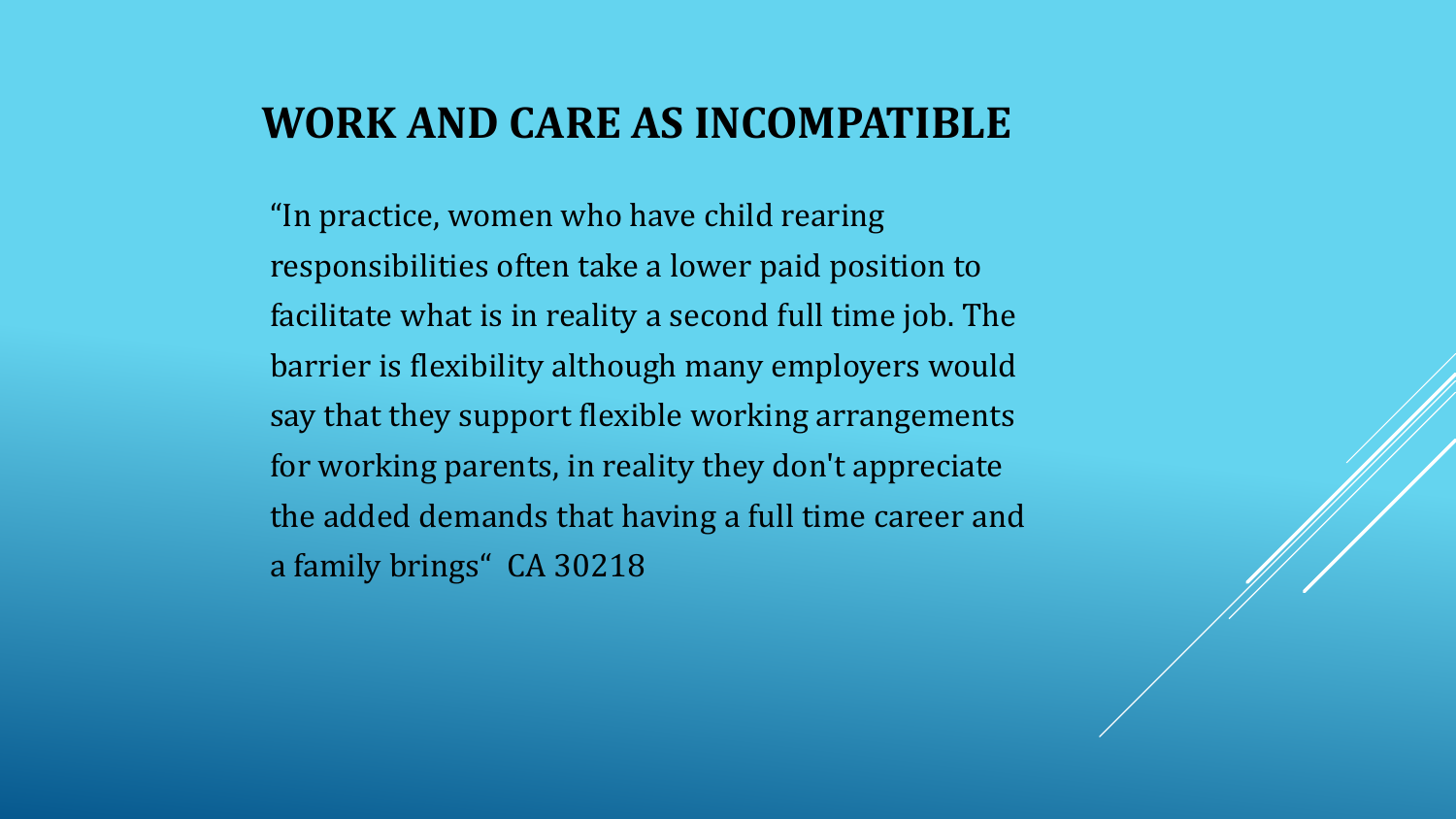#### **PROBLEM D - SOLUTION**

#### **Work that facilitates care:**

"In my work I am in middle management and when I took extended unpaid leave, other men with much older kids felt comfortable to take it. They said to me they were never comfortable taking it before I did. This needs to be tackled. The answer to making this more equal is not encouraging women to take less, its encouraging men to take more" CA 30225

"greater parental leave, standardise flexible working policies for parents" CA 30093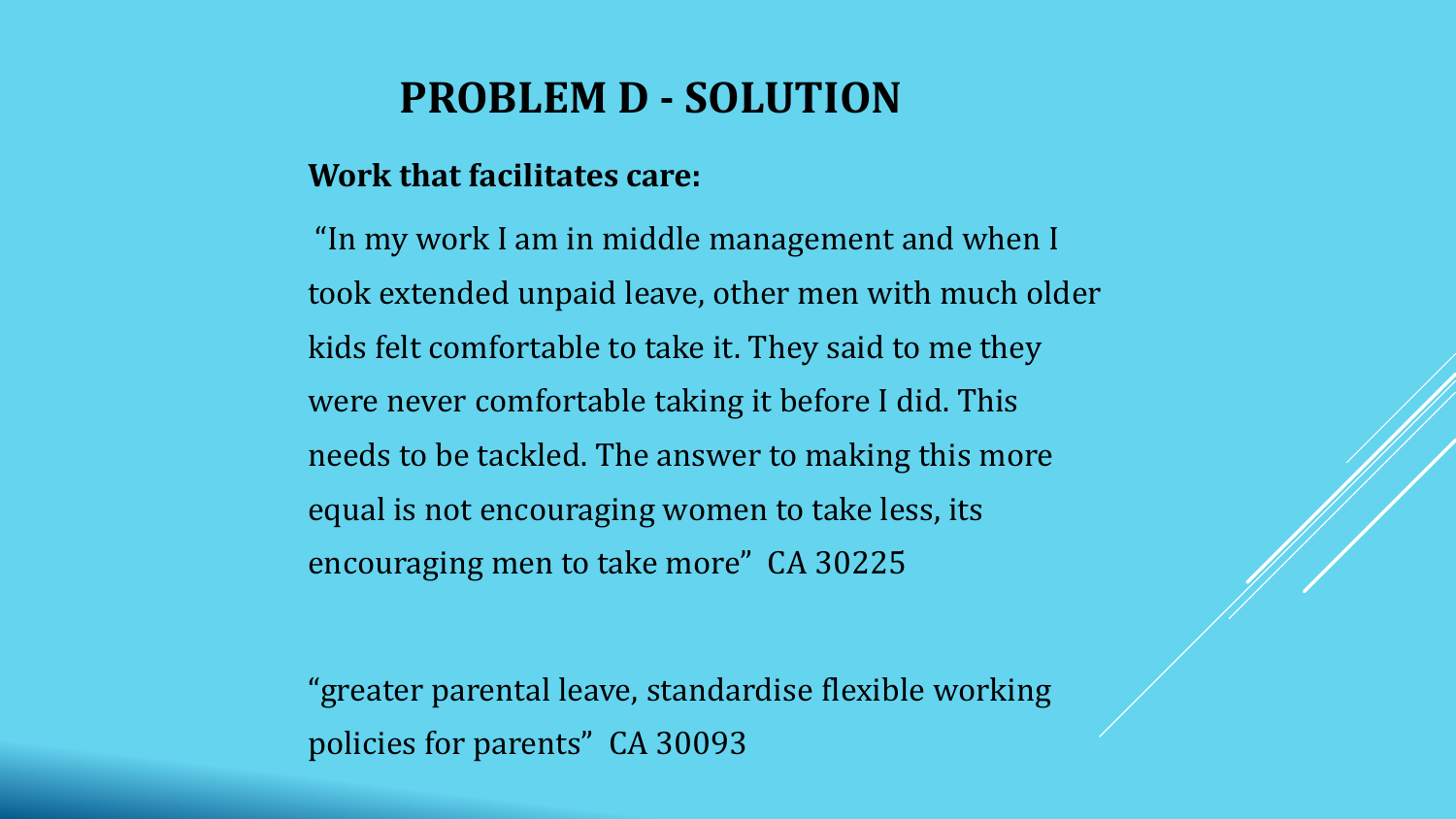#### **ADDRESSING THE UNEQUAL CARE BURDEN REQUIRES A BROAD YET INTEGRATED SOLUTION**

"Caring for others is perhaps the most important thing we can do. More equity between women and men in caring roles is vital for an equitable society" CA 30089

"State has a role to play to encourage more males to avail of family friendly work patterns. Education system has a role to play in breaking down stereotypes. Private and public sector have a role to play in advancing availability of family friendly work practices" CA 30158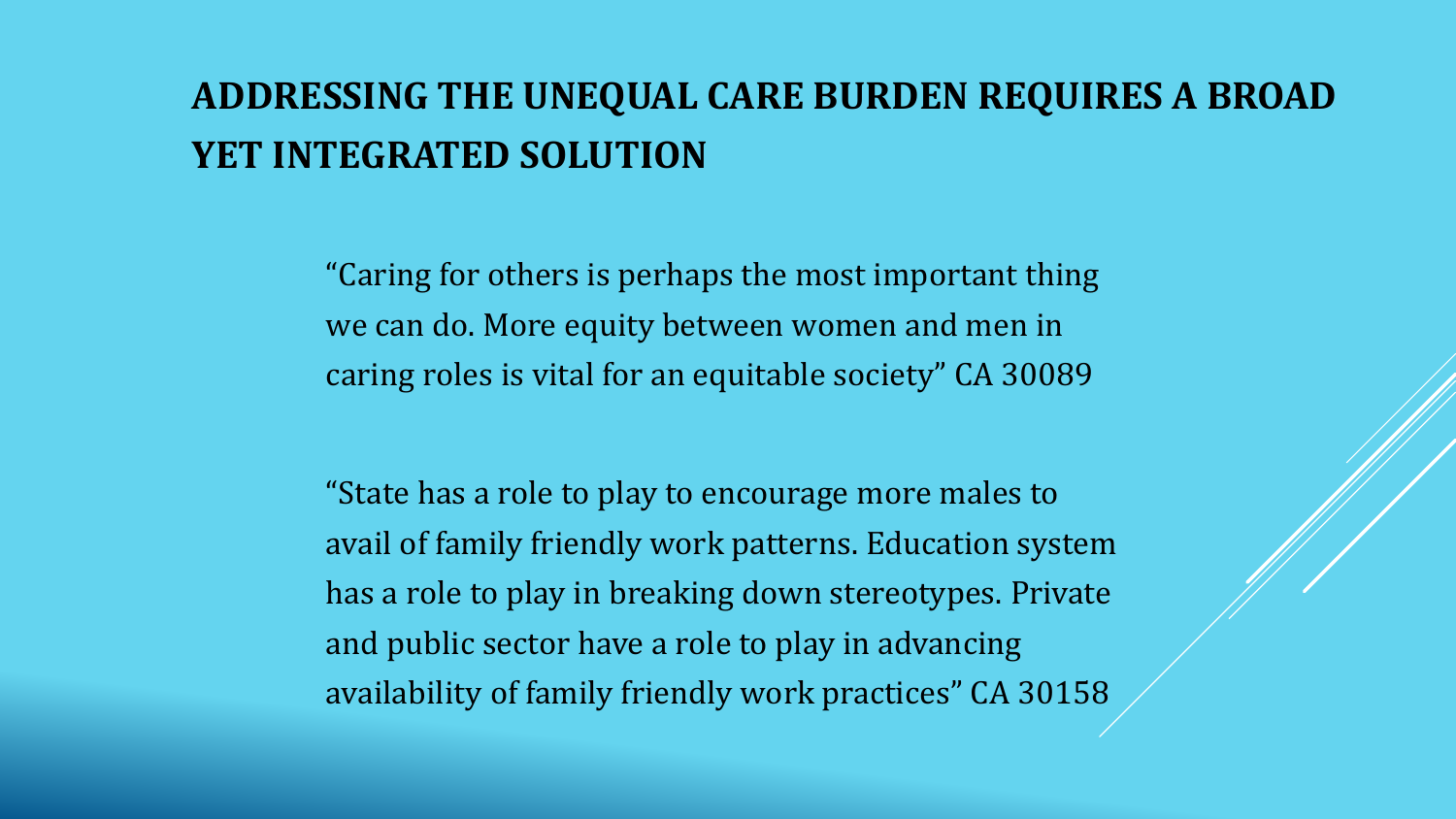"The Citizens' Assembly on Gender Equality has the potential to change the political and public conversation on care. It can make clear that care is not a private matter to be left to mostly women behind the closed door of the home, but a public matter, whose rectification will benefit us all" CA 30203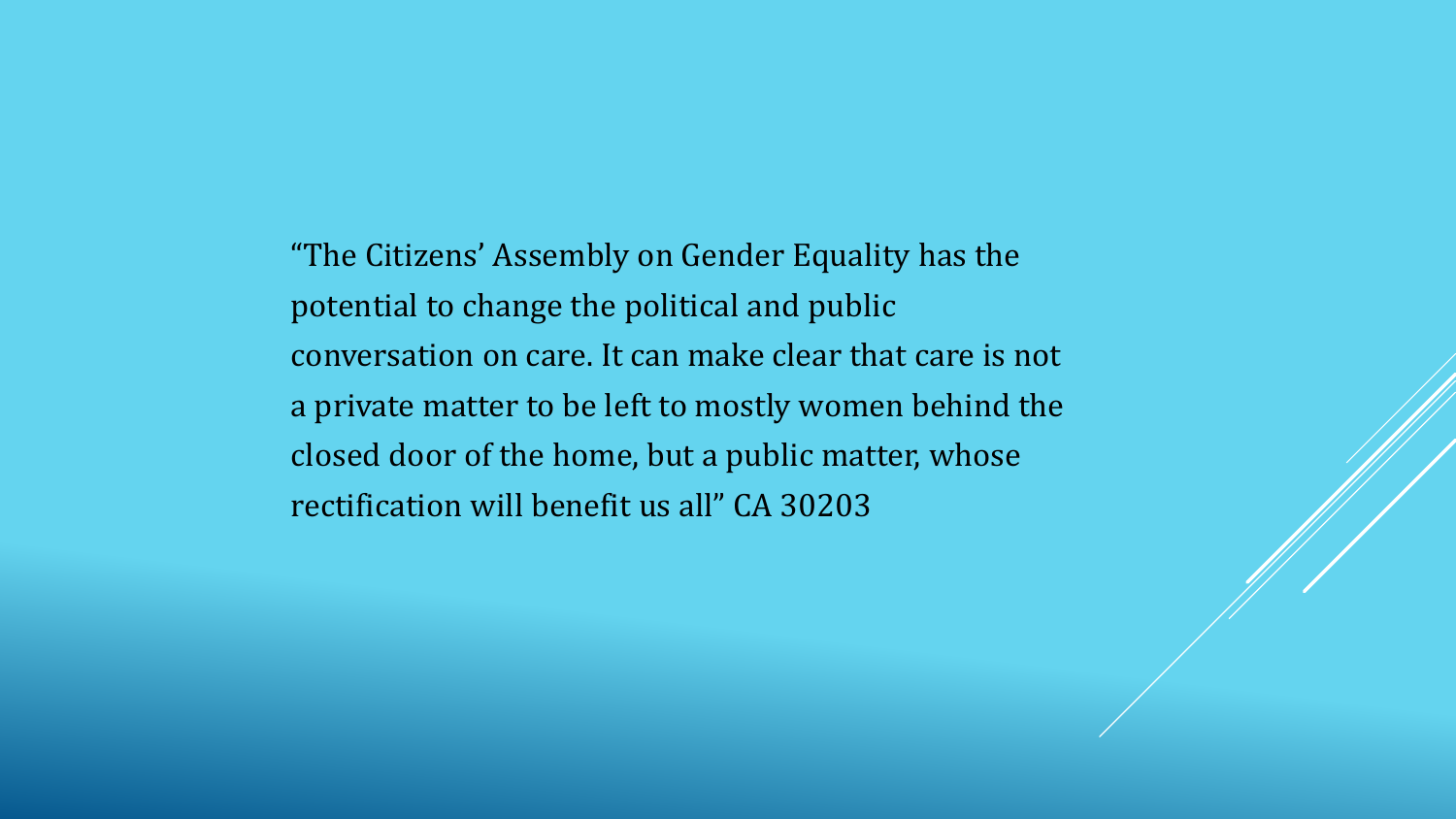**Childcare costs impact severely on women's working and personal lives**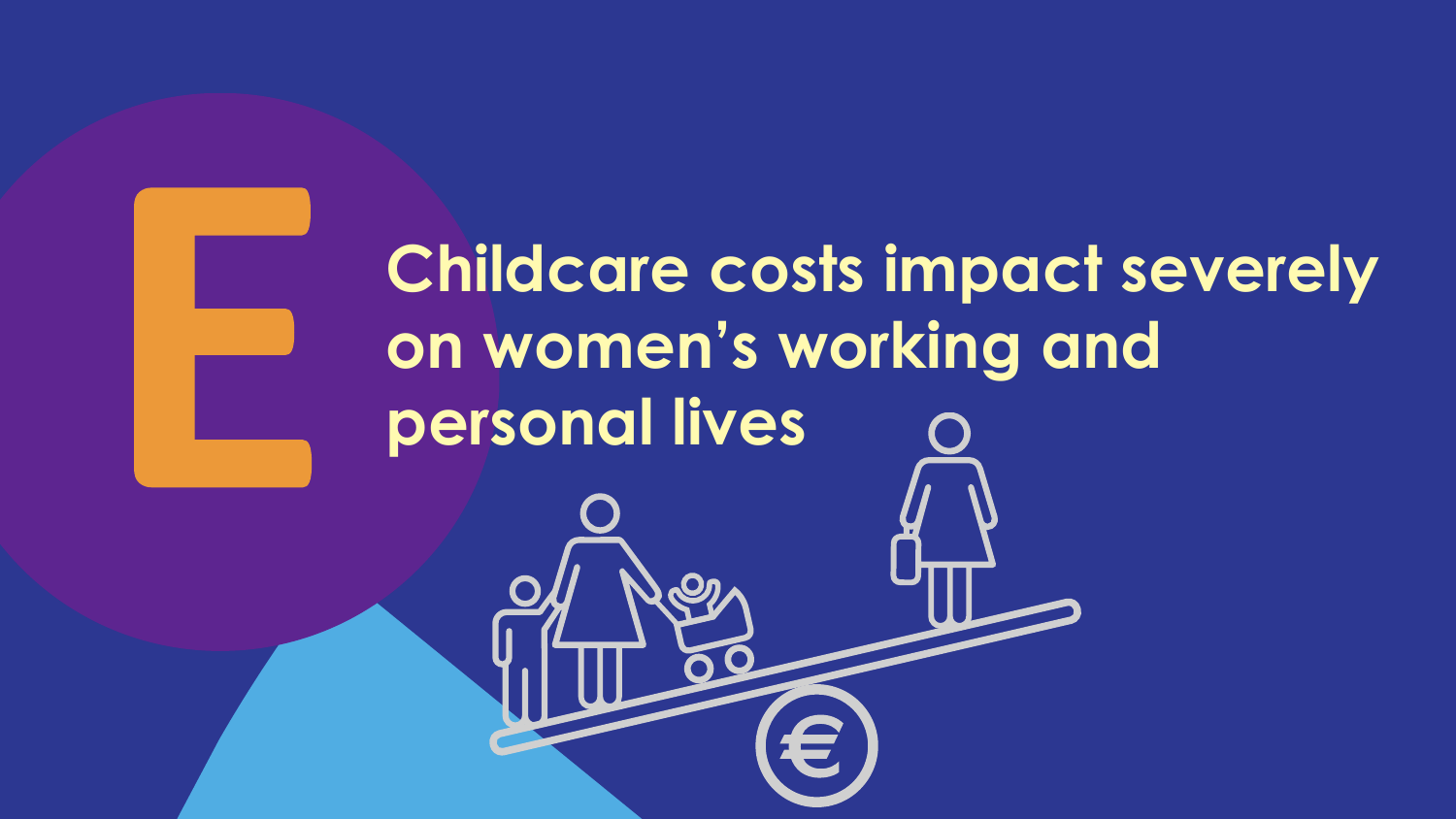#### **CHILDCARE COSTS IMPACT SEVERELY ON WOMEN'S WORKING AND PERSONAL LIVES**

"Our childcare system is under-resourced, poorly regulated widely recognised as being a significant barrier to greater labour force participation by women – as households can't afford the fees" CA 30266

"The Irish childcare system is broken. Childcare fees are the highest in the EU while 60% of employees in the childcare sector – almost all women – earn below the Living Wage of €12.30 per hour" CA 30275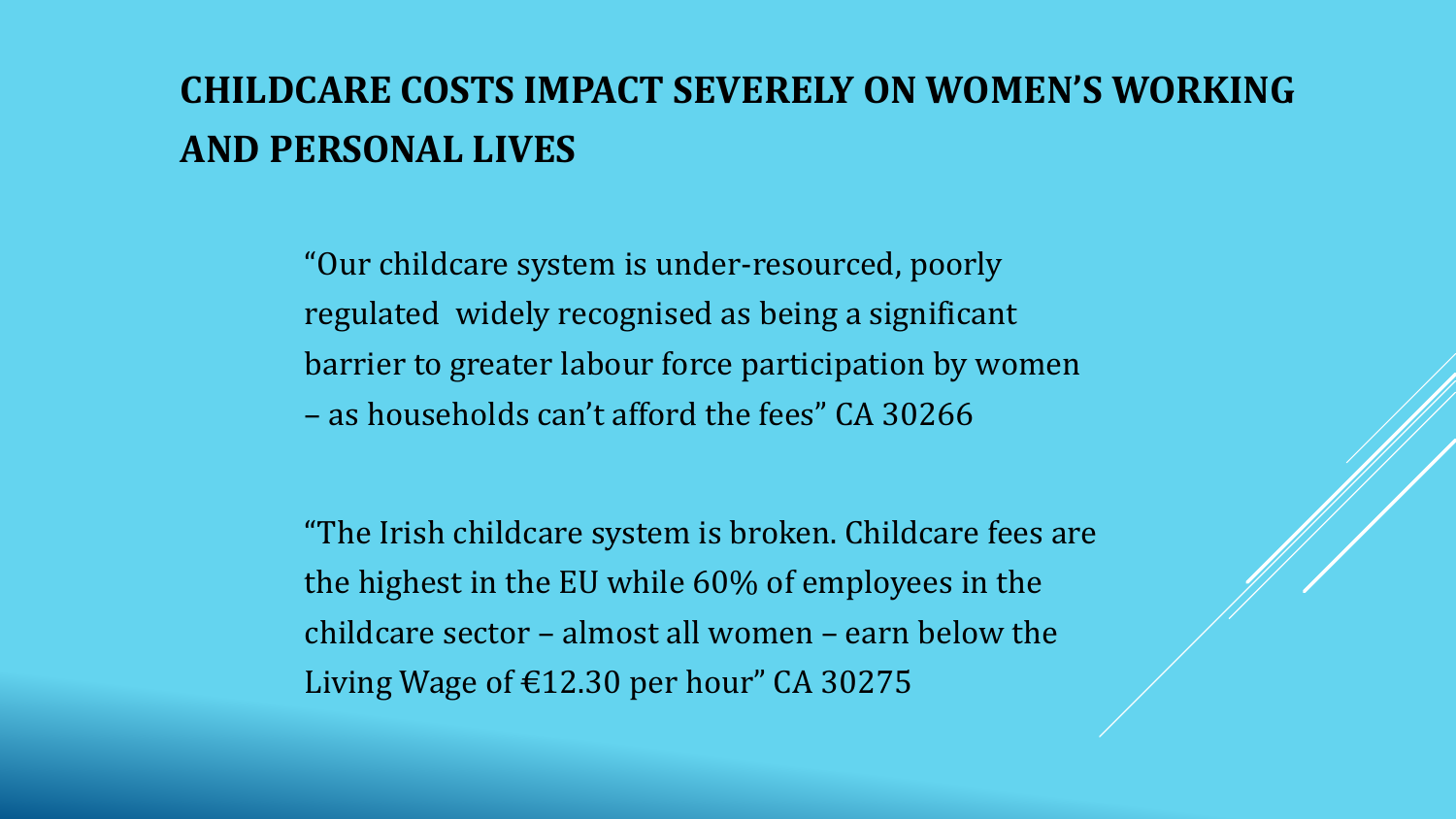#### **PROBLEM E - SOLUTION**

" I think the best system is child care provided by the state, as in Scandinavian models" CA 30615

"Increase investment in early years to 1% of GDP (as recommended by UNICEF) over the next decade" CA 30179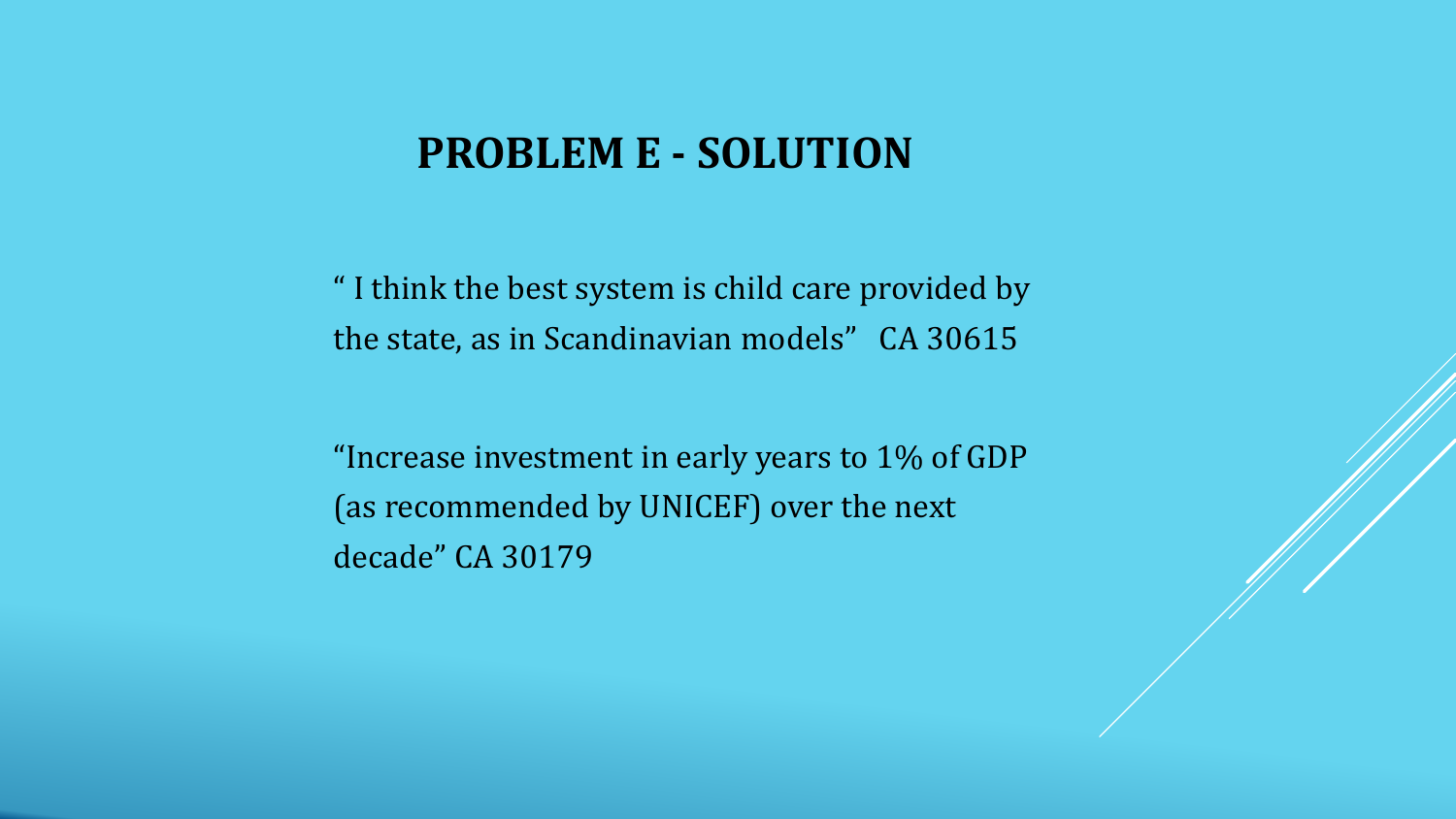## **Care givers are poorly supported and their work is often invisible**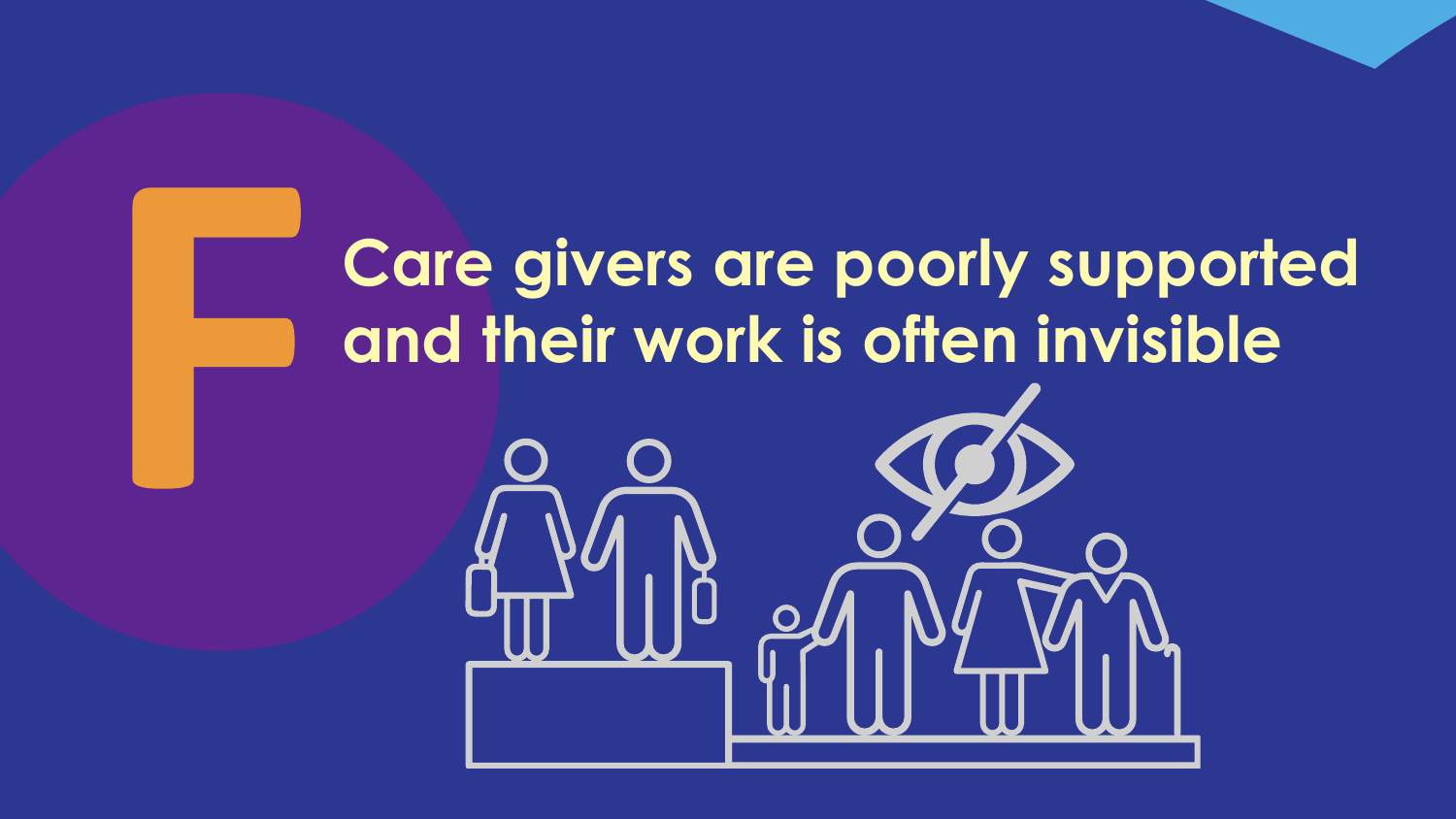#### **CARE GIVERS ARE POORLY SUPPORTED AND THEIR WORK IS OFTEN INVISIBLE**

"Family carers are more likely to live in poverty, with many family carers experiencing a sharp decrease in their earning ability – perhaps needing to give up work entirely – as well as bearing the costs of caring. Female carers provide more hours of care –at the higher intensities of care, male carers may experience stigma and have fewer support networks" CA 30153

"If all family carers decided to stop all of the care work they do, what would the state do? They rely on people looking after their family, all with little recognition, support or allowances" CA 30191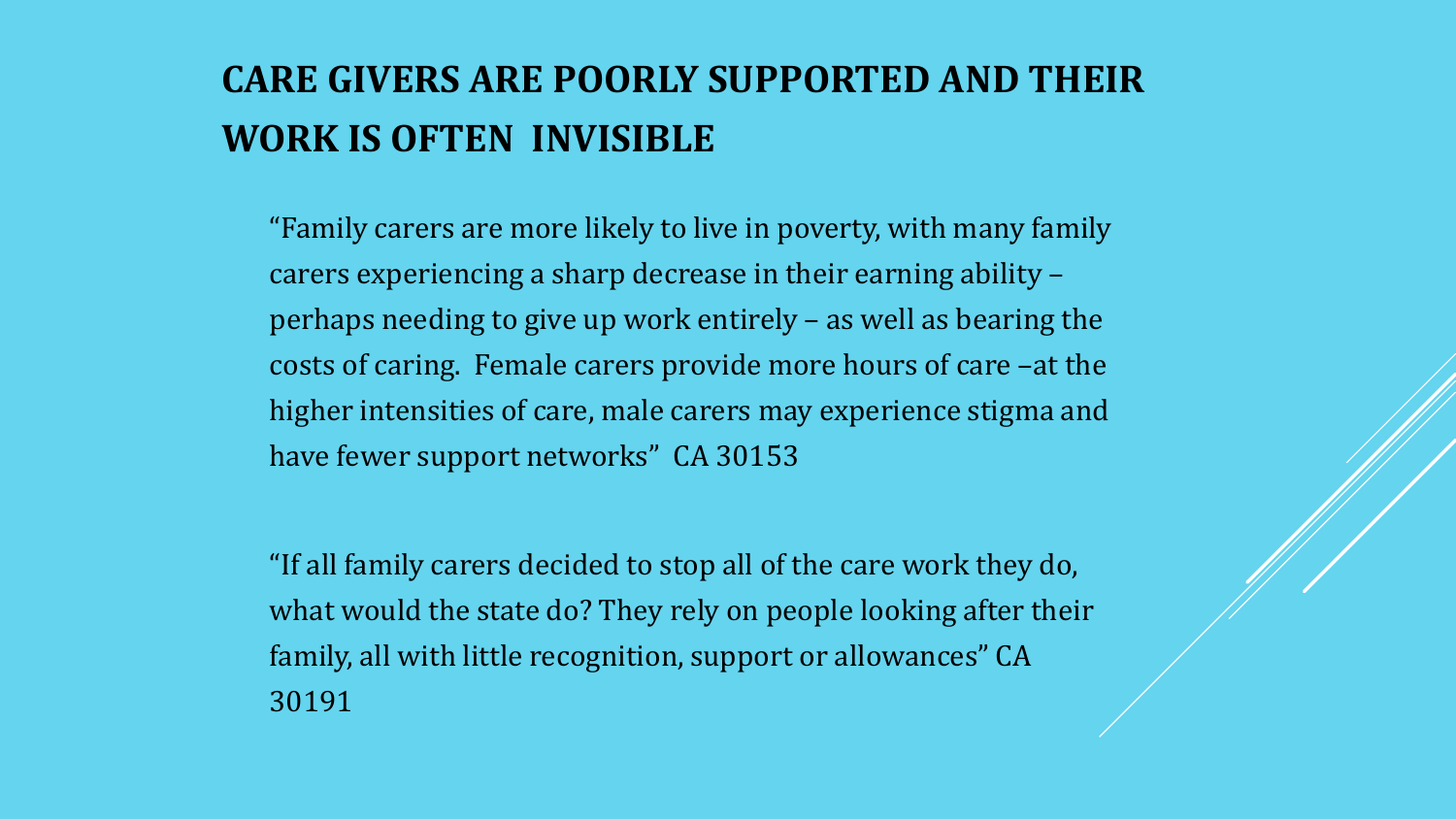#### **PROBLEM F - SOLUTION**

"recognise care as vital social employment and pay carers for the value of the work done on behalf of the state" CA 30101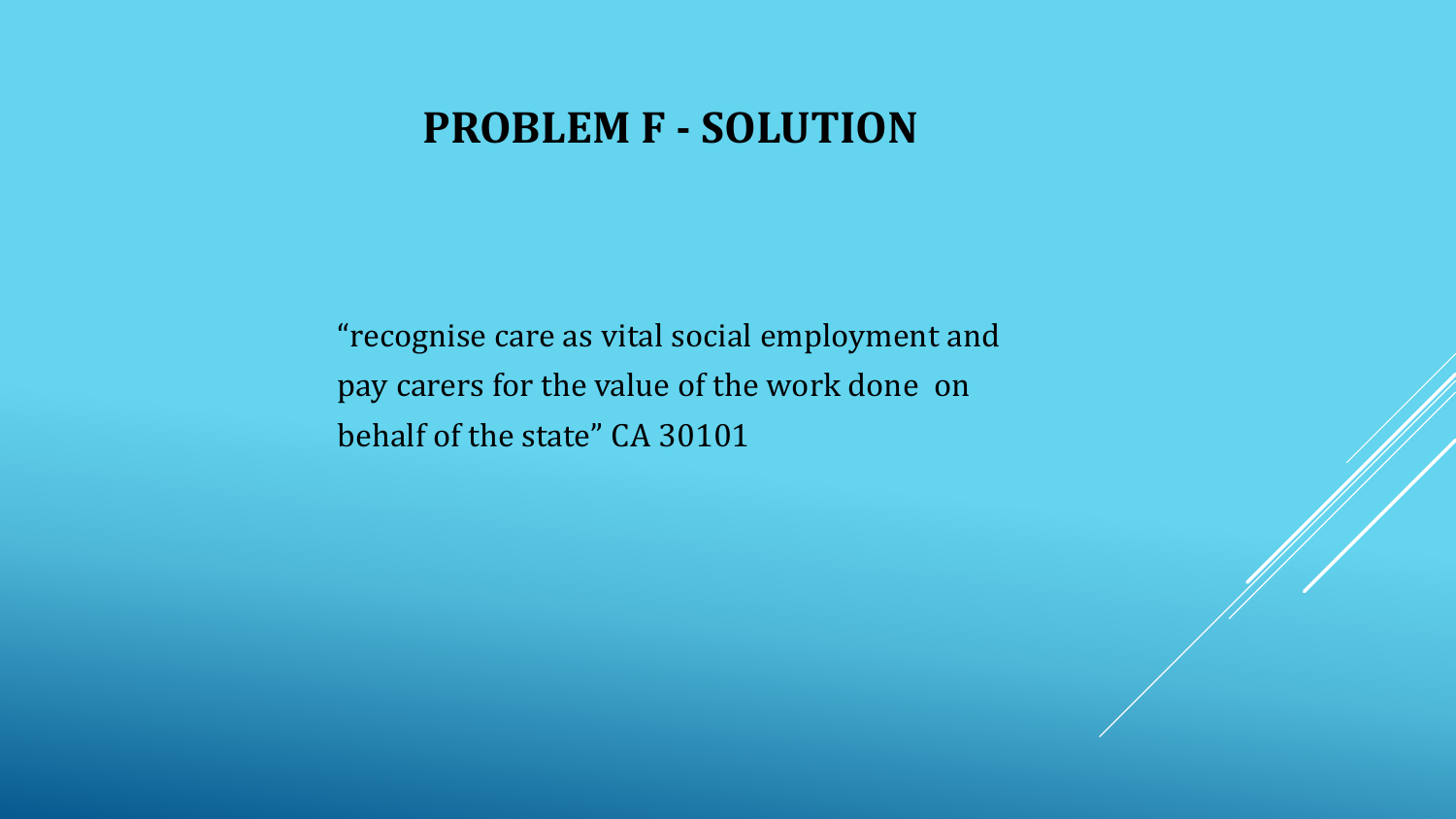## **Care receivers often lack choices in the care they receive**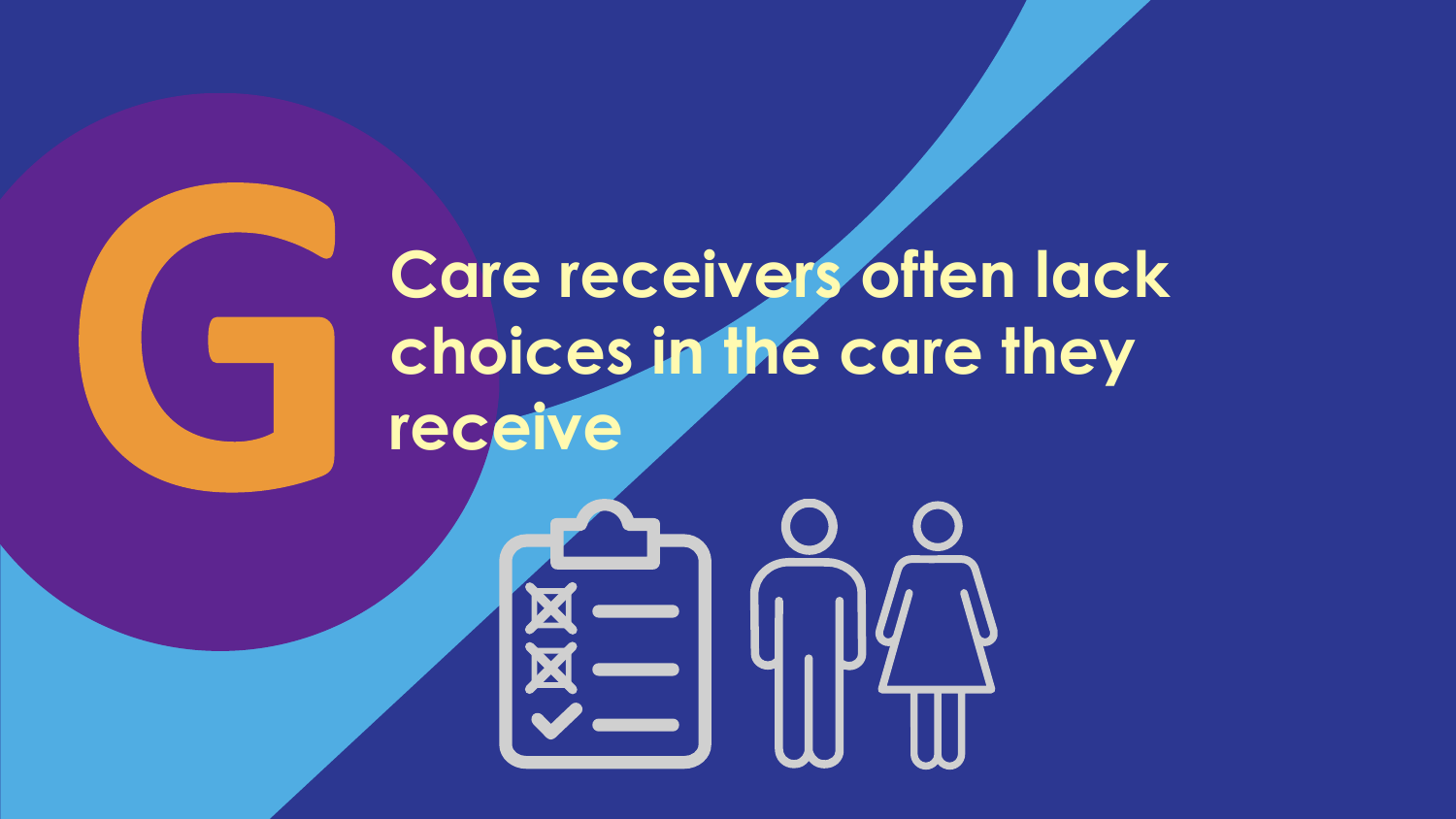#### **CARE RECEIVERS OFTEN LACK CHOICES IN THE CARE THEY RECEIVE**

"the absence of a sufficient state response to supporting people with disabilities to live independent, supported lives, forces disabled women into a position of dependence on family member leaves family carers, predominantly women to provide often very high levels of care" CA 30179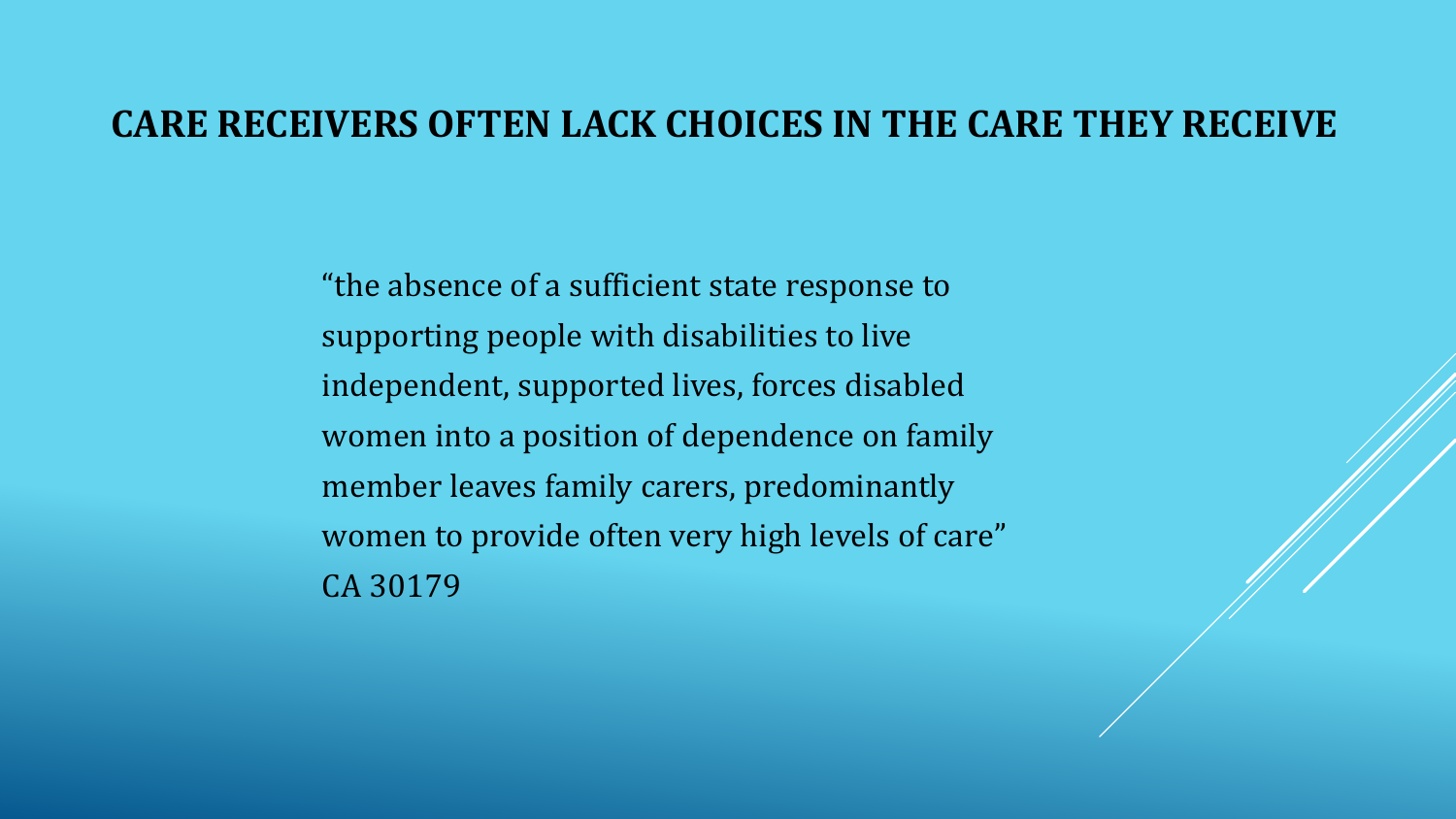#### **PROBLEM G - SOLUTION**

"the full implementation of international law (UNCRPD) to better support disabled women's autonomy and choice to care" CA 30241

"Provide a statutory right to home care to support older persons and Personal Assistance Service for disabled people so that (the cared for) can remain independent" CA 30179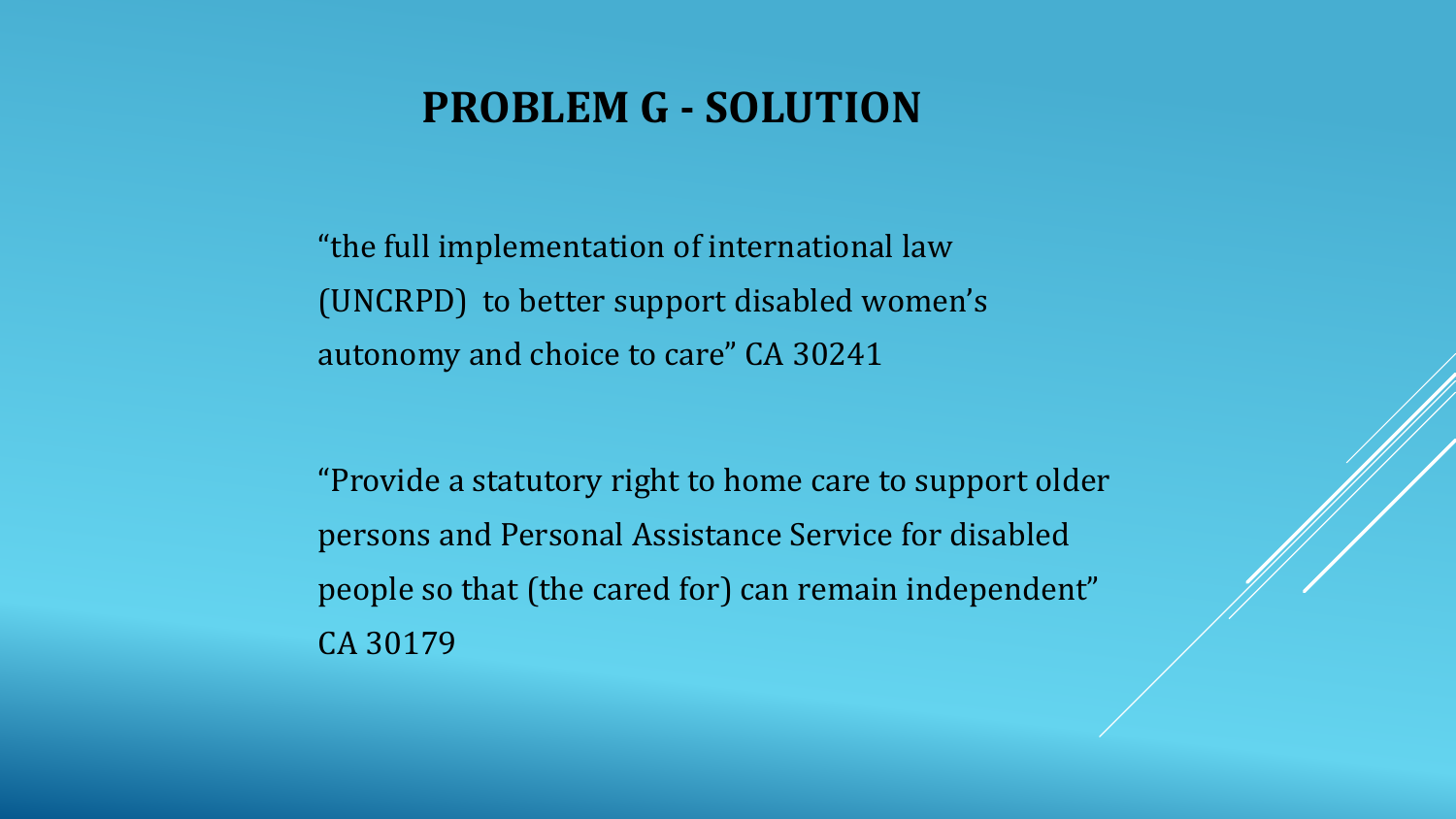## **Inadequate care infrastructure for older people and people with disabilities**

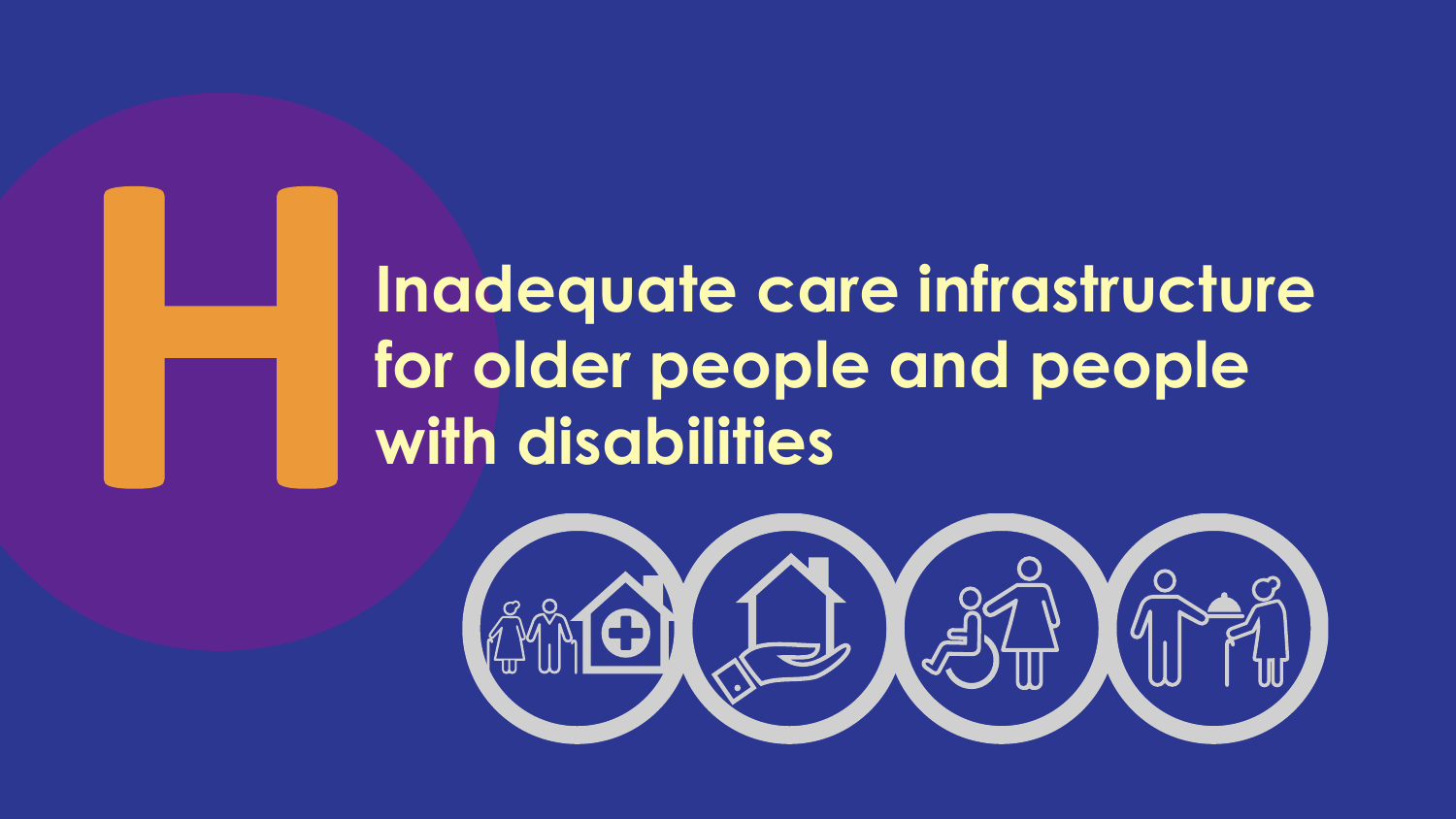#### **INADEQUATE CARE INFRASTRUCTURE OLDER PEOPLE AND PEOPLE WITH DISABILITIES**

"a lack of access to home care for older people and wraparound support services available on a consistent and fair basis across the country increases the pressure on families" CA 30187

"The lack of supports by the state for Disabled Women create unnecessary vulnerabilities" CA 30104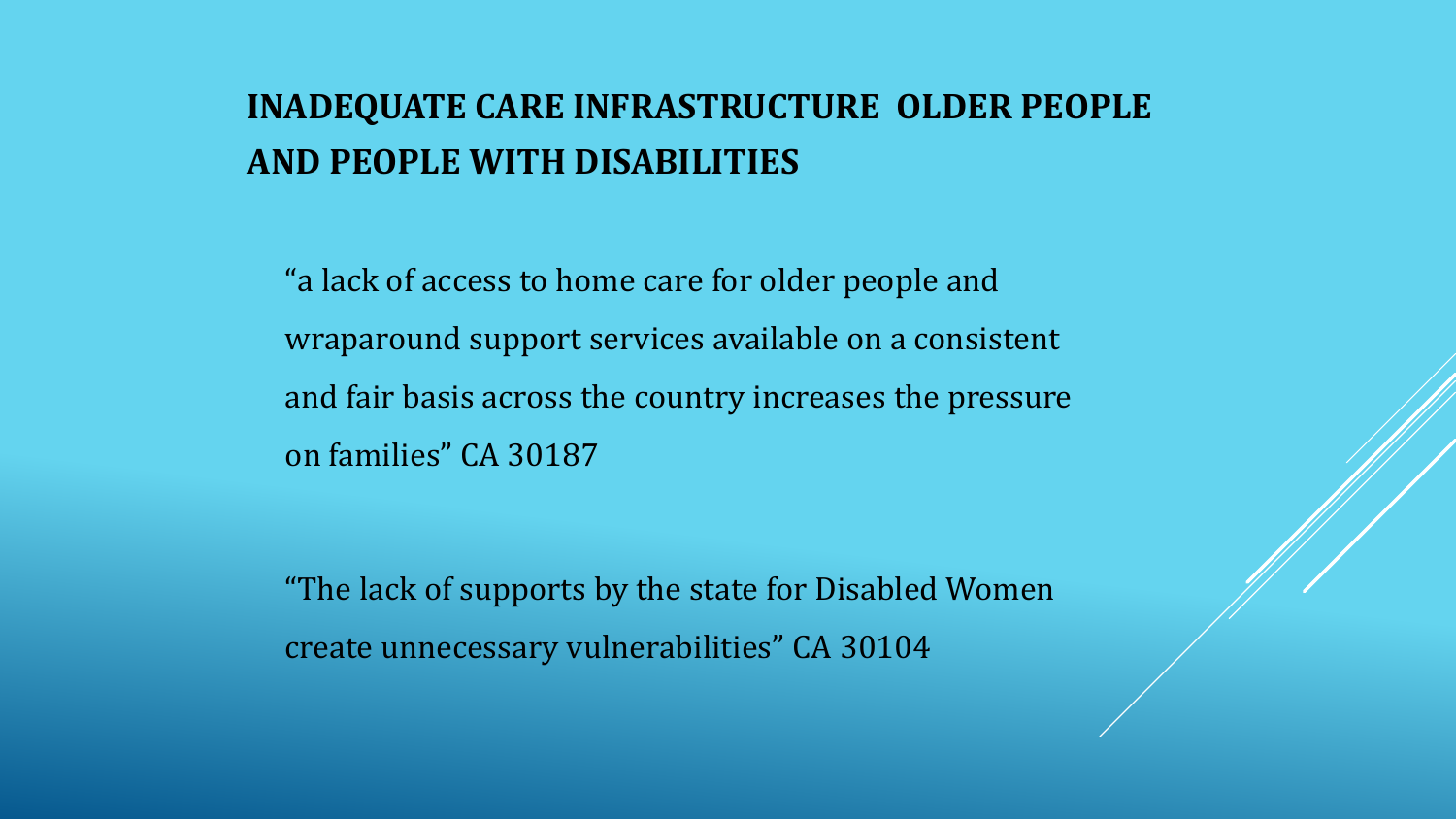#### **PROBLEM H - SOLUTION**

"Improving the suitability of, and confidence in, social supports and services for Disabled Women would improve the circumstances, health and wellbeing of all women in unpaid care roles. Suitable transport, employment, PA hours, accessible and supported housing options for Disabled Women and Disabled Men would increase their economic security, social connections and safety and in turn reduce the need for non-disabled women to provide unpaid support" CA 30104